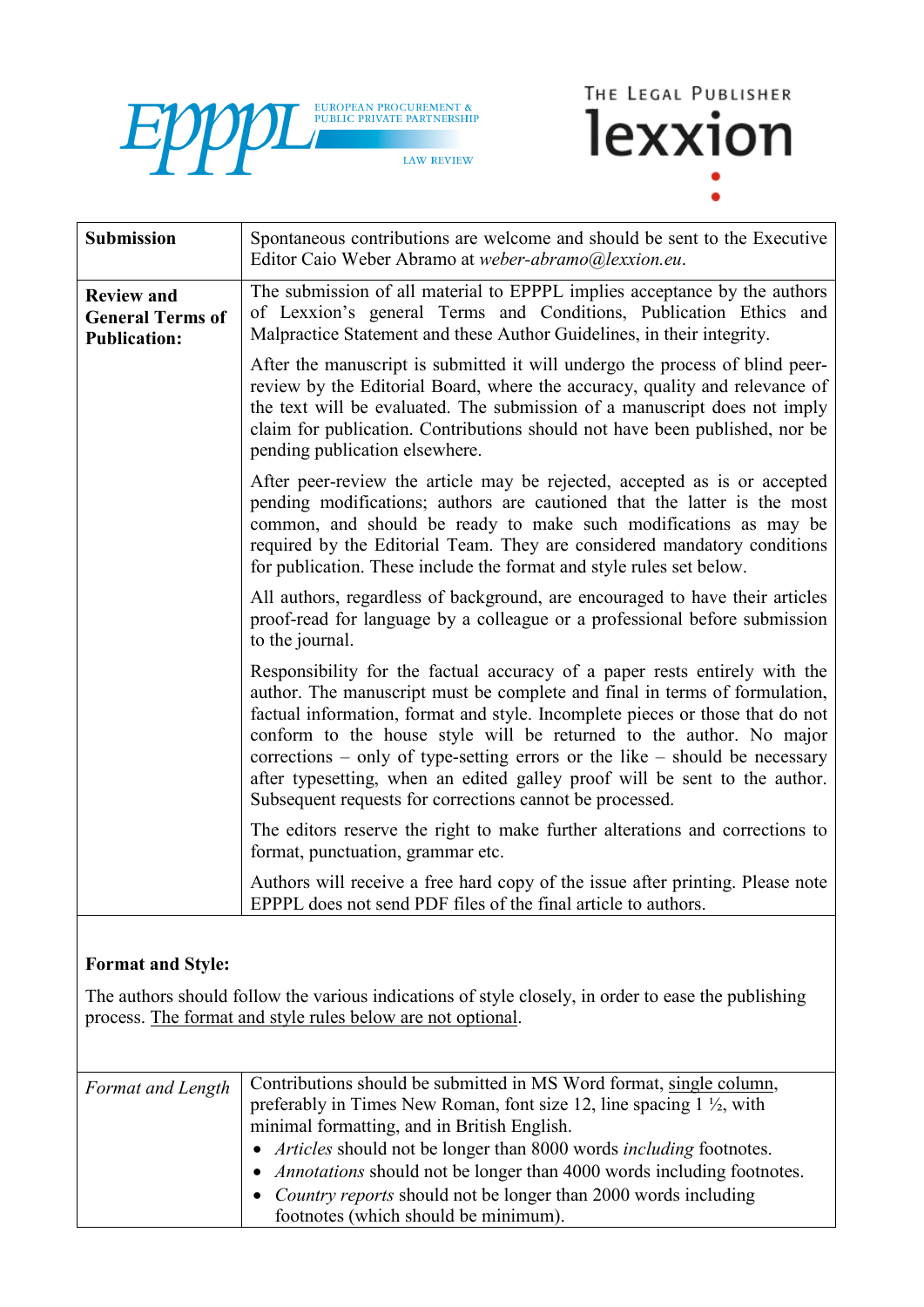



|                    | • <i>Book reviews</i> should be around 1500 words in length.                                                                                                                                                                                                                                                                           |
|--------------------|----------------------------------------------------------------------------------------------------------------------------------------------------------------------------------------------------------------------------------------------------------------------------------------------------------------------------------------|
| Presentation       | Title                                                                                                                                                                                                                                                                                                                                  |
|                    | Every word of the Title should be capitalised except for conjunctions<br>(Headline Capitalisation). The Title's length should not exceed three lines<br>after typeset (max. 150 characters including spaces).                                                                                                                          |
|                    | Subtitles are allowed and should also not exceed the 3 lines rule (max. 200)<br>characters including spaces).                                                                                                                                                                                                                          |
|                    | Authors' details                                                                                                                                                                                                                                                                                                                       |
|                    | Author details should be included in a first asterisk footnote (*) inserted after<br>the author's/authors name.                                                                                                                                                                                                                        |
|                    | Example:<br><b>Article Title</b><br>Christopher Bovis <sup>*</sup>                                                                                                                                                                                                                                                                     |
|                    | Prof. Christopher Bovis, H.K. Bevan Chair in Law, Law School,<br>University of Hull; Managing Editor of the European Procurement and<br>Public Private Partnership Law Review (EPPPL).                                                                                                                                                 |
|                    | To do so: In the References ribbon tab, click the Footnotes launcher (lower<br>right corner in the Footnotes section). There, place an asterisk into the<br>Custom mark: box, then click Insert, and type your footnote text.                                                                                                          |
|                    | All further footnotes should be numbered sequentially in superscript in the<br>text <b><i>outside</i></b> punctuation marks. Authors must use the automatic MSWord<br>footnotes function for this.                                                                                                                                     |
| <b>Abstract</b>    | Each article is preceded by a short abstract (without heading) in italics of<br>five to six sentences, without footnotes (approx. 200 words).                                                                                                                                                                                          |
| Tables and figures | All figures must be sent in separate graphics files (.jpg, .png etc.), in high<br>resolution and in greyscale (publication in colour is not possible).                                                                                                                                                                                 |
|                    | Every table should have a title. The relevant sources of the data presented or<br>of the tables or figures themselves should be indicated. Within the text, the<br>position at which a table is to be included should be marked by '[TABLE<br>]', the tables and figures being clearly numbered. Every table should be<br>referred to. |
| <b>Headings</b>    | The headings should be structured as follows:                                                                                                                                                                                                                                                                                          |
|                    | I. (Roman numerals in Capital, starting with the Introduction)<br>H1:<br>1. (Arabic numerals)<br>$H2$ :<br>a. (Minuscule letters)<br>H3:<br>i. (Minuscule Roman numerals)<br>H4:                                                                                                                                                       |

## **Footnotes, Quotation and Referencing:**

All references should be included in the footnotes: **no final bibliographies are allowed**.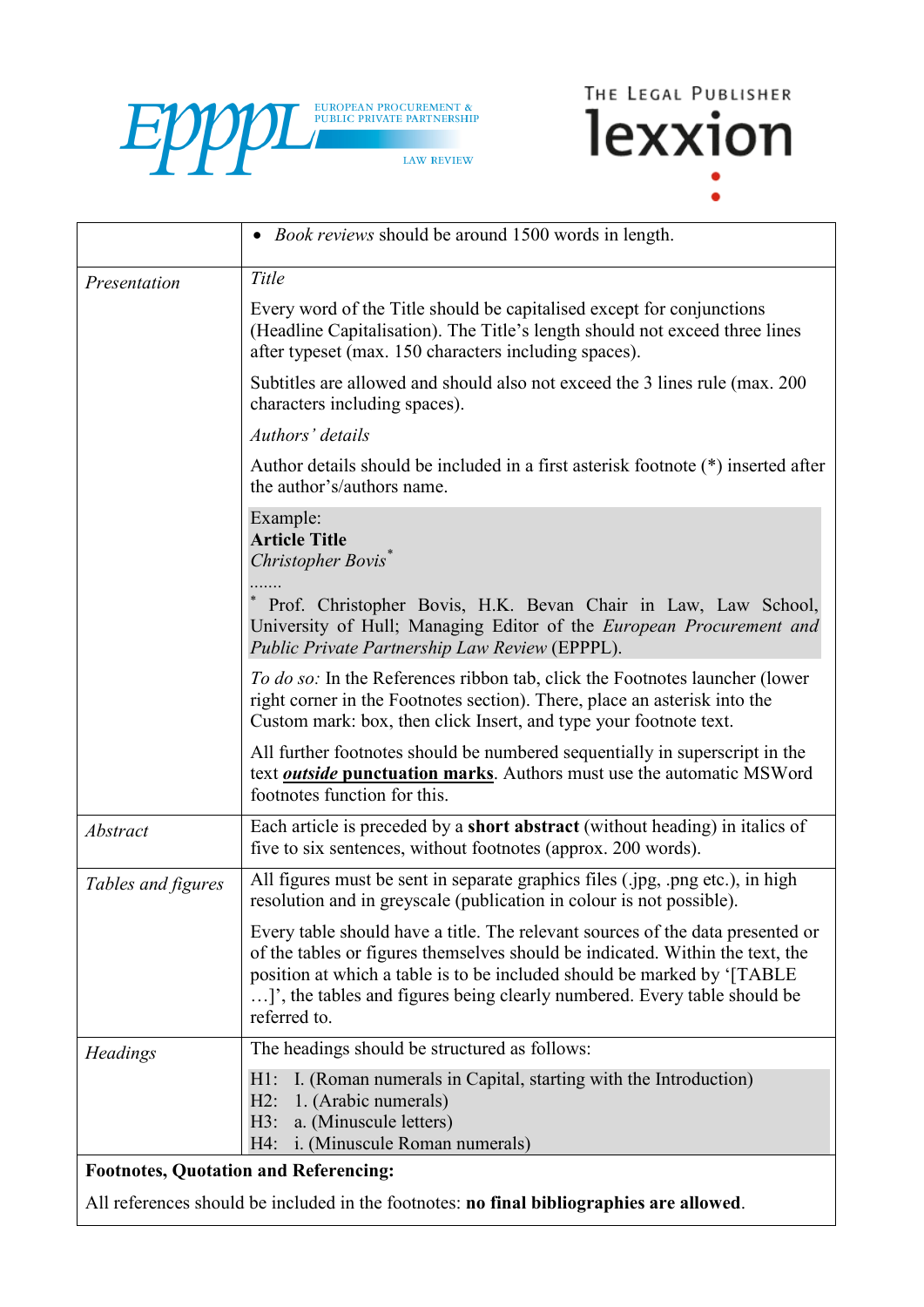



All footnotes should be numbered sequentially in superscript in the text *outside* **punctuation marks**. Authors must use the automatic MSWord footnotes function for this.

No in-text references should be used (eg '…as argued by Kelsen(1961)…').

Footnotes should be used for referencing and short comments only. Due to typesetting restrictions, no footnote should be longer than 400 characters (with spaces).

The reference style is **OSCOLA**.

**Full guide: [http://www.law.ox.ac.uk/published/OSCOLA\\_4th\\_edn.pdf](http://www.law.ox.ac.uk/published/OSCOLA_4th_edn.pdf)**

| <b>Books</b> and book | References to books:                                                                                                                                                                         |
|-----------------------|----------------------------------------------------------------------------------------------------------------------------------------------------------------------------------------------|
| chapters              | author, $ $ <i>title</i> $ $ (additional information, $ $ edition, $ $ publisher $ $ year) $ $ page<br>number<br>M Schmauch, EU Law on State Aid to Airlines (Lexxion 2012).                 |
|                       |                                                                                                                                                                                              |
|                       | If there are more than 4 authors, list 3 authors followed by et al.                                                                                                                          |
|                       | References to chapters in edited volumes:                                                                                                                                                    |
|                       | author,   'title'   in editor (ed),   book title (additional information,   publisher  <br>year), pinpointed page.                                                                           |
|                       | Note that where a specific page is being referenced, this is pinpointed with a<br>comma after the publication information but that p or pp is not used.                                      |
|                       | S Nespor, 'Global Warming: the Death of Environmentalism?' in T Ormond,<br>M Führ and R Barth (eds), Environmental Law and Policy at the Turn of the<br>21st century (Lexxion 2006), 187.    |
|                       |                                                                                                                                                                                              |
| Journal Articles      | Indicate the year of publication in square brackets if it identifies the volume,<br>in round brackets if there is a separate volume number;                                                  |
|                       | author,   'title'   [year]   journal name or abbreviation,   first page of article<br>author,   'title'   (year)   volume   issue   journal name or abbreviation,   first<br>page of article |
|                       | M Martens and S de Margerie, 'The Link to the Subject-Matter of the<br>Contract in Green and Social Procurement' (2013) 8 European Procurement<br>and Public Private Partnership 8.          |
|                       | Where a specific page is being referenced, pinpoint this with a comma after<br>the starting page of the article                                                                              |
|                       | author,   'title'   (year)   volume   issue   journal name or abbreviation   first<br>page of article, pinpoint reference.                                                                   |
|                       | M Martens and S de Margerie, 'The Link to the Subject-Matter of the<br>Contract in Green and Social Procurement' (2013) 8 European Procurement<br>and Public Private Partnership 8, 14.      |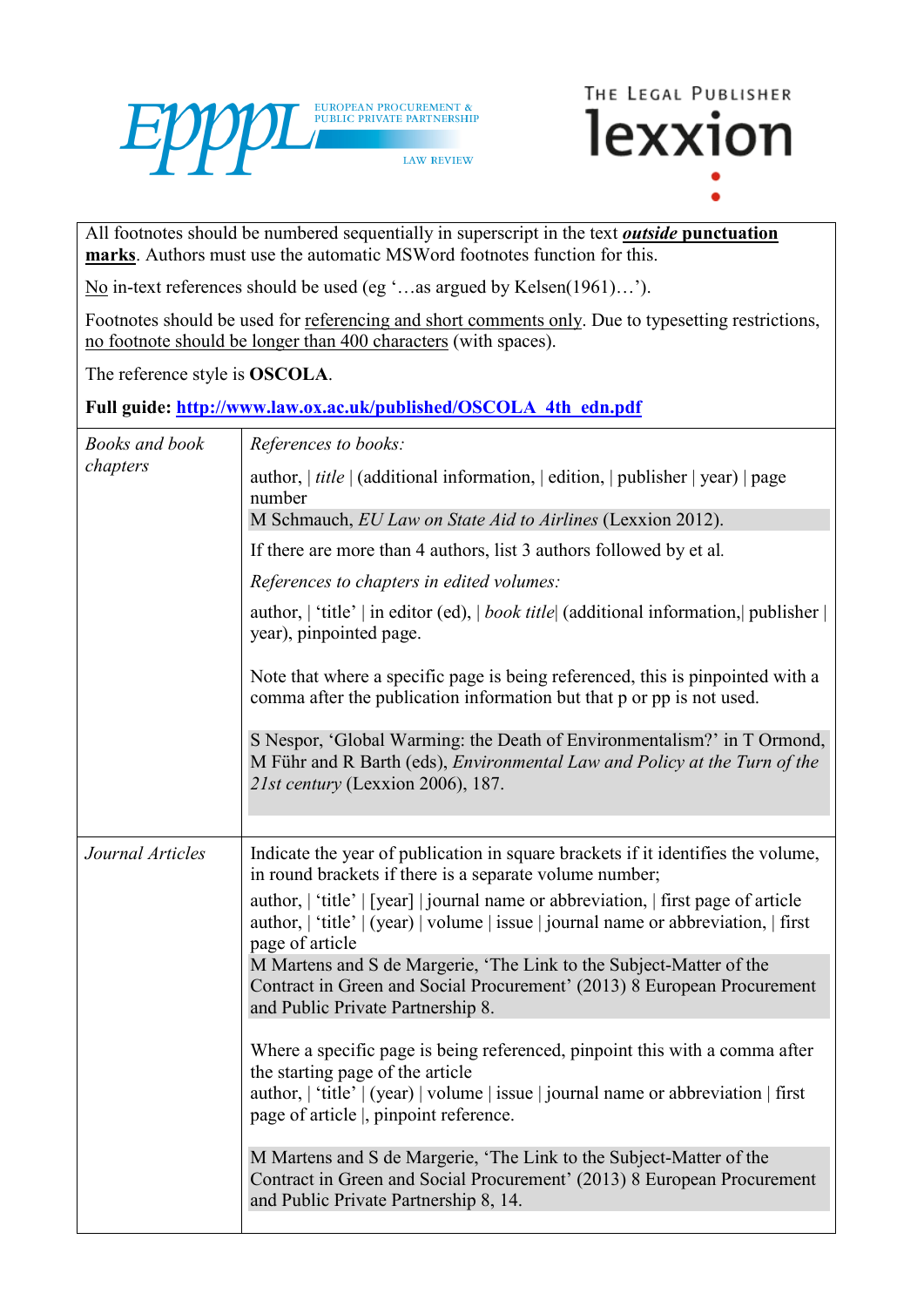



| Jurisprudence           | Court judgments:<br>Case reference   short name   [Court collections year], volume and page  <br>[paragraph] number.                                                                                                                                                                                                                    |
|-------------------------|-----------------------------------------------------------------------------------------------------------------------------------------------------------------------------------------------------------------------------------------------------------------------------------------------------------------------------------------|
|                         | Case short names are in italics. For judgments not yet registered in the Court<br>collections, the date of judgment is to be given and an indication that the<br>judgment is not yet reported (n.y.r.).                                                                                                                                 |
|                         | Case C-280/00 Altmark [2003] ECR I-7747, [88-90].<br>Joined cases T-80/06 and T-182/09 Budapest Erőmű, judgment of<br>13.02.2012, not yet reported [57].<br>Case E-12/11 Konkurrenten.no AS [2011] EFTA Ct. Rep. 266                                                                                                                    |
|                         | <b>Opinion of Advocate General</b>                                                                                                                                                                                                                                                                                                      |
|                         | Opinion of AG   AG last name,   Date of Opinion  in Case number,   Case<br><i>short name</i>   [year]   Case reference or date of judgment, not yet reported  <br>[para./paras. number].                                                                                                                                                |
|                         | Opinion of AG Tizzano of 08.05.2001 in Case C-53/00 Ferring v ACOSS<br>[2001] ECR I-9067, [18-22].<br>Opinion of AG Sharpston of 03.03.2009 in Case C-319/07 P 3F [2009] ECR<br>I-05963, $[16]$ .                                                                                                                                       |
| Legislation             | References to regulations, directives and soft law (like communications etc.):<br>Act type   act number   act name in full,   Official Journal (OJ) reference.                                                                                                                                                                          |
|                         | Commission Regulation (EC) No 69/2001 on the application of Articles 87<br>and 88 of the EC Treaty to <i>de minimis</i> aid, OJ 2001 L 10/30.<br>Council Directive 75/439/EEC on the disposal of waste oils, OJ 1975 L<br>194/23.<br>Community framework for State aid for research and development and<br>innovation, OJ 2006 L 323/1. |
|                         | Follow-up citations may use short names for such acts.                                                                                                                                                                                                                                                                                  |
|                         | Article 1 De minimis Regulation ( $n X$ ).<br>R&D&I Framework (n X) [6].                                                                                                                                                                                                                                                                |
| Commission<br>Decisions | Institution   Act type   of   date   concerning   act name,   act reference (OJ or<br>Institutional Reference), page number<br>European Commission, Decision of 1 October 1997 concerning alleged State<br>aids granted by France to SFM-Chronopost, 98/365/EC, 2.                                                                      |
| National law            | Reference to national jurisprudence or legislation should include the<br>institution, name, date and numerical reference of the text, and should allow<br>easy access to the text for the reader.                                                                                                                                       |
| Cross-referencing       | Cross-referencing is allowed under the following format:<br>short reference $\vert$ (n footnote number) $\vert$ page number or $\vert$ para number].                                                                                                                                                                                    |
|                         | Fluck and Wintterle (n 45) 30.<br><i>Altmark</i> (n 2) [62].                                                                                                                                                                                                                                                                            |
|                         | 'ibid' should only refer to immediately preceding references.                                                                                                                                                                                                                                                                           |